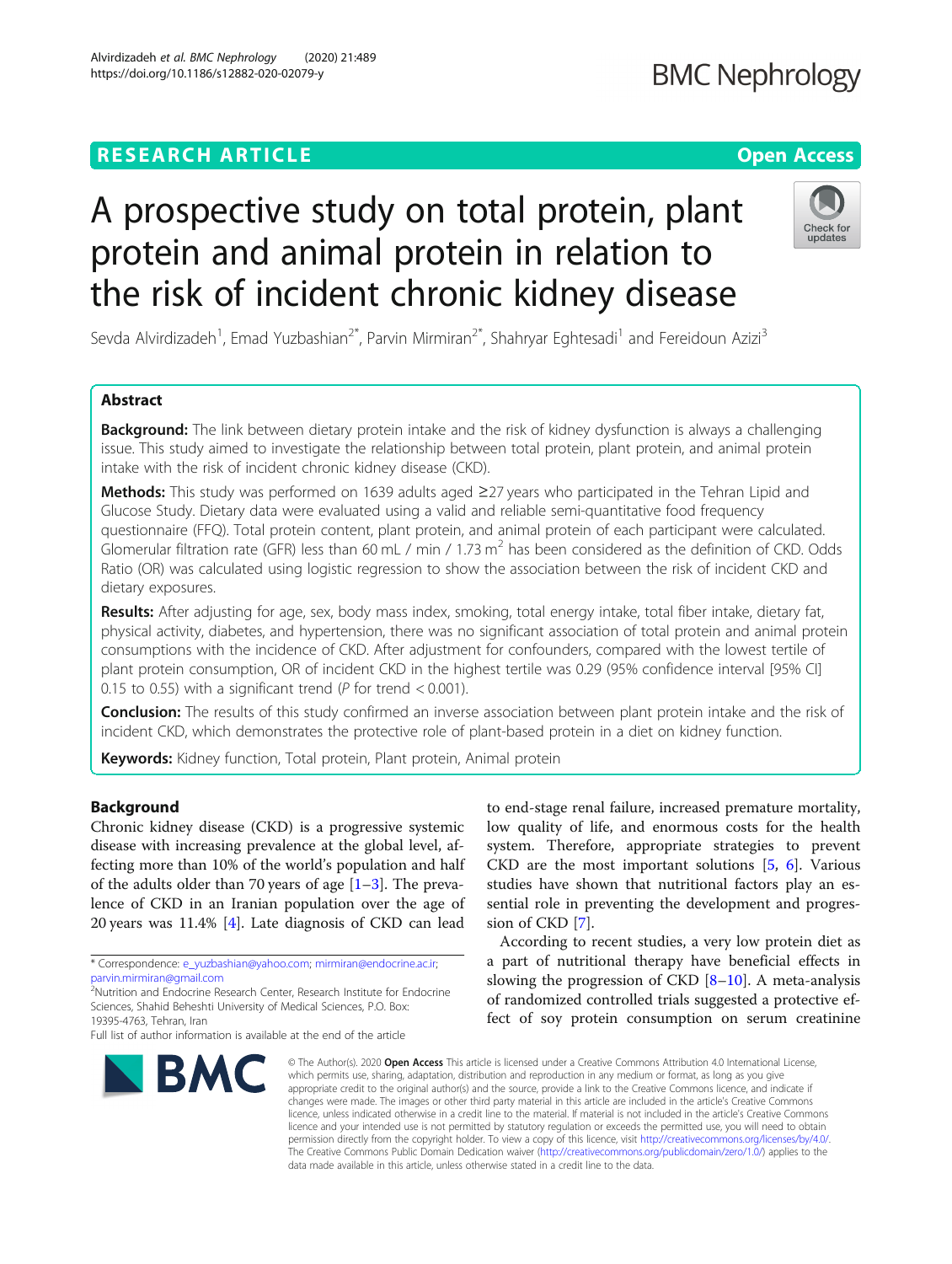and serum phosphorus concentrations in pre-dialysis CKD patients [\[11\]](#page-6-0). However, limited studies have examined the impact of habitual intake of protein and its major sources, including plant- and animal- protein on the onset of CKD. In our previous study, we reported that higher consumption of total red meat and processed meat increased CKD risk, and substitution of red meat with protein from plant sources decreased the risk of CKD [\[12](#page-6-0)]. Another study reported associations of different dietary protein sources with the risk of incident CKD and reported that red and processed meat were adversely associated with CKD risk, while nuts, low-fat dairy products, and legumes were protective against the development of CKD [[13\]](#page-6-0). Since total protein intake contains both animal and plant protein sources in the diet, this study aimed to investigate the relationship between total protein, as well as plant protein and animal protein with the risk of CKD.

#### **Methods**

#### Study population

This population-based study was conducted on the Tehran Lipid and Glucose Study (TLGS), which is an ongoing population-based prospective study [[14\]](#page-6-0). The baseline survey of TLGS was initiated from 1999 to 2001, and the participants' information was updated every 3-year. In the third survey, among the 12,523

participants with completed data, 3462 were randomly invited for dietary data collection. Of those, 2417 participants who were 27 years and older were included. We excluded participants if they had a history of myocardial infarction or stroke ( $n = 34$ ) due to possible deviation from regular diet, reporting implausible daily energy intakes  $(< 800$  or  $> 4200$  kcal/d ( $n = 113$ ), having missing data ( $n = 52$ ). Some individuals fell into more than one exclusion category. To estimate the incidence of CKD, We excluded those who developed CKD at baseline  $(n =$ 360). After 6.1 years of follow-up through survey V (response rate: 87%), 1630 participants remained for final analysis (Fig. 1).

#### Ethical consideration

The ethics committee of the Research Institute for Endocrine Sciences, Shahid Beheshti University of Medical Sciences approved the study protocol and informed written consent was obtained from all participants.

#### Dietary assessment

The dietary intakes were assessed using a valid and reliable semi-quantitative FFQ by trained dietitians during face-to-face interviews [[15](#page-6-0)–[17](#page-6-0)]. Because the Iranian food composition table (FCT) is not completed yet, for the current study, we have to apply The United States Department of Agriculture FCT. We calculated total

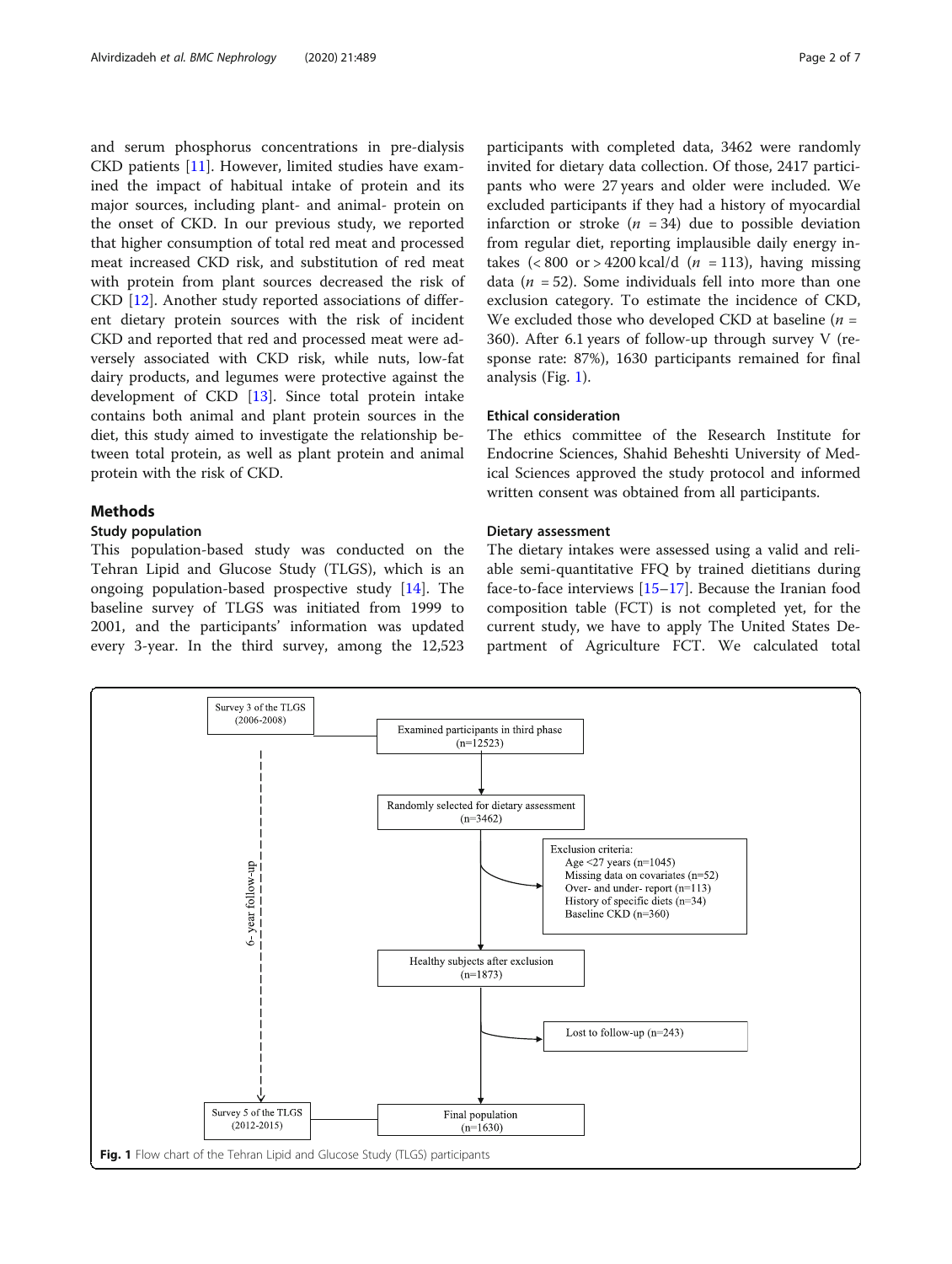dietary protein, as well as animal protein and plant protein. The previous study approved the reasonable validity and reliability of used [\[17](#page-6-0)].

#### Measurement of covariates

To estimate the physical activity of participants, modifiable activity questionnaire (MAQ) was used, and metabolic equivalent task (MET) minutes per week was calculated. In the previous study, the validity and reliability of the MAQ were reported [[18\]](#page-6-0). We define low levels of physical activity as MET < 600 min/wk. [\[19](#page-6-0)].

Weight, height, and Blood pressure (BP) were mea-sured by standard protocol [[14](#page-6-0)]. Body mass index (BMI) was calculated as weight (kg) divided by square of height (m<sup>2</sup>). Blood samples of all participants were taken after overnight fasting. Fasting plasma glucose (FPG) and triglycerides (TGs) were assayed by enzymatic colorimetric method using glucose oxidase and glycerol phosphate oxidase, respectively. Inter- and intra-assay coefficients of variation (CVs) for FBS were less than 2%, and for TGs were 0.6 and 1.6%, respectively. The standard colorimetric Jaffe Kinetic reaction method was applied to measured serum creatinine with intra- and inter-assay CVs of below 3.1%. All analyses were performed using commercial kits (Pars Azmoon Inc., Tehran, Iran).

#### Definition of terms

Participants with systolic blood pressure (SBP)  $\geq$ 140, diastolic blood pressure (DBP) ≥90 mm-Hg or current therapy defined hypertension [[20\]](#page-6-0), and those with FPG  $\ge$ 126 mg/dl or current treatment was defined as diabetes [[21\]](#page-6-0).

The following equation formula, which was proposed by Modification of Diet in Renal Disease (MDRD) was applied to calculate eGFR in  $ml/min/1.73m<sup>2</sup>$  of body surface area [[22\]](#page-6-0). Then, those with eGFR< 60 ml/min/  $1.73m<sup>2</sup>$  were classified diagnosed CKD based on national kidney foundation guidelines [\[23\]](#page-6-0).

 $eGFR = 186 \times (Serum creationine) - 1.154$  $\times$  (Age) – 0.203  $\times$  (0.742 if female)  $\times$  (1.210 if African – American).

#### Statistical analysis

Data were analyzed using the Statistical Package for the Social Sciences program (SPSS) (version 16.0), and Pvalues< 0.05 were considered statistically significant. The characteristics values of participants were reported as mean (SD) for data with normal distribution and median (25th to 75th percentile) for data with non-normal distribution or percentages for qualitative variables.

Before conducting multivariable logistic models, as diabetes or hypertension could affect the contribution of

plant protein, the interaction terms for [diabetes  $\times$  plant protein] and [hypertension  $\times$  plant protein] were used as separate inputs in our multivariable logistic regression models. There was no significant interaction between plant protein and diabetes  $(P-Value = 0.839)$  or plant protein and hypertension  $(P-Value = 0.345)$ . Dietary total protein, animal protein, and plant protein were categorized into three groups according to the tertiles of the distribution among the total population. Odds ratio (OR) and 95% confidence intervals (CIs) for the incidence of CKD according to tertiles of dietary exposure was assessed with multivariable logistic regression models. In this analysis, the first tertile of dietary exposure was considered as the reference group. Five models were considered to adjust potential confounders; Model 1, crude (without any covariate); model 2, age (continuous), sex (male/female), smoking (yes/no), BMI (continuous), total energy intake (continuous), physical activity (low, moderate, heavy); model 3, percent of energy from total fat (continuous), total fiber (continuous) in addition to cofounders in model 2; model 4, diabetes mellitus (yes/no), hypertension (yes/no), in addition to cofounders in model 3. Furthermore, model 5 was adjusted for FBS (continuous) and systolic BP (continuous) instead of diabetes mellitus and hypertension in addition to confounders in model 3.

#### Results

In this study, 1630 adults were followed up for 6.1 years. After follow-up, 220 patients with CKD were found.

The baseline characteristics and dietary intakes of the participants categorized in three groups according to tertiles of dietary total protein intake are shown in Table [1.](#page-3-0) Subjects with higher intakes of total protein were mostly men. They also had more energy intake and more animal and plant protein intake. However, subjects with more consumption of total protein had less energy percent from carbohydrates and total fats.

In all five models, plant protein intake was associated with 70% decreased incidence of CKD (Table [2](#page-4-0)). After adjustment for age, sex, BMI, smoking, total energy intake, physical activity, total fat and fiber intake, diabetes, and hypertension the OR for participants in the lowest compared with those in the highest tertile of plant protein intake was 0.29 (95%CI: 0.15 to 0.55). In model five diabetes and hypertension were replaced with FBS and systolic BP and OR for participants in the highest compared with those in the lowest tertile of plant protein intake was 0.28 (95%CI: 0.14 to 0.53). A significant decreasing linear trend was noted across tertiles of plant protein intake for risk of incident CKD (P for trend< 0·001).

After excluding diabetes mellitus and hypertension cases, 1334 subjects remained and 163 patients with CKD were found at the end of study. As it is shown in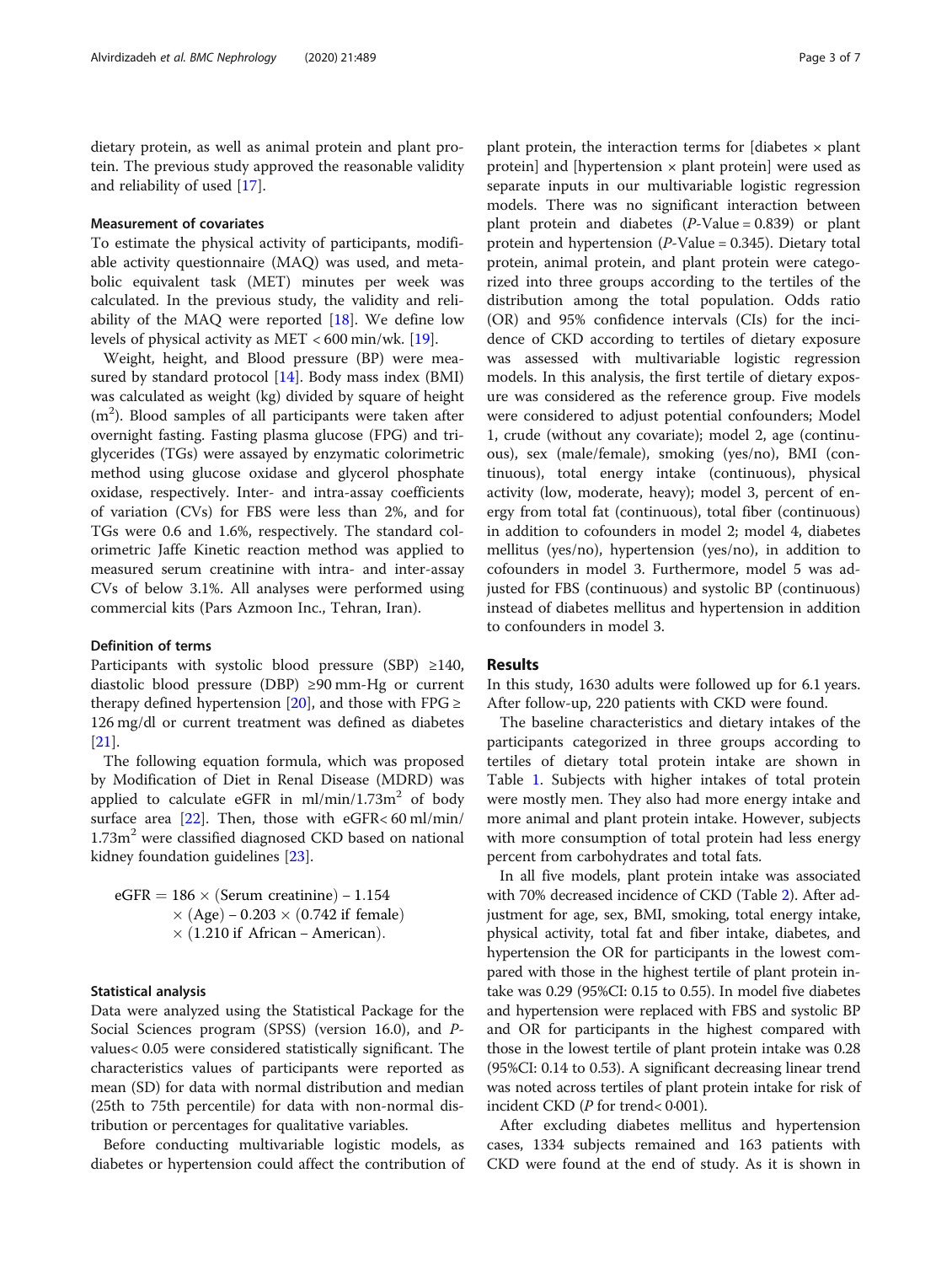<span id="page-3-0"></span>

| characteristics                    | Tertiles of the total protein |                    |                    |             |  |
|------------------------------------|-------------------------------|--------------------|--------------------|-------------|--|
|                                    | $T1(n = 544)$                 | $T2(n = 542)$      | $T3(n = 544)$      | P for trend |  |
| Age (years)                        | $43.3 \pm 11.3$               | $42.8 \pm 10.9$    | $42.4 \pm 11.4$    | 0.868       |  |
| Male (%)                           | 44.3%                         | 47.2%              | 57.0%              | < 0.001     |  |
| Body mass index (kg/m $^2$ )       | $27.4 \pm 4.5$                | $27.6 \pm 4.7$     | $27.8 \pm 4.4$     | 0.595       |  |
| Current smoker (%)                 | 9.6%                          | 11.3%              | 10.5%              | 0.620       |  |
| Low physical activity (%)          | 68.2%                         | 65.2%              | 67.1%              | 0.664       |  |
| Fasting blood sugar (mg/dl)        | $91.2 \pm 21.1$               | $92.4 \pm 22.3$    | $93.5 \pm 23.1$    | 0.215       |  |
| Systolic blood pressure (mm Hg)    | $111.7 \pm 15.5$              | $112.1 \pm 16.7$   | $113.4 \pm 16.2$   | 0.379       |  |
| Diastolic blood pressure (mm Hg)   | $74.0 \pm 10.1$               | $74.1 \pm 11.2$    | $74.6 \pm 10.5$    | 0.352       |  |
| Triglyceride (mg/dL)               | 129.0 (91.0-183.7)            | 127.5 (86.0-184.2) | 134.0 (94.0-201.0) | 0.361       |  |
| eGFR (ml/min/1.73 m <sup>2</sup> ) | $73.2 \pm 8.2$                | $73.9 \pm 9.1$     | $73.9 \pm 8.5$     | 0.380       |  |
| Cr (mg/dL)                         | $1.02 \pm 0.13$               | $1.02 \pm 0.14$    | $1.05 \pm 0.14$    | 0.339       |  |
| Diabetes (%)                       | 8.6%                          | 7.9%               | 7.9%               | 0.658       |  |
| Hypertension (%)                   | 13.2%                         | 11.8%              | 12.5%              | 0.714       |  |
| Daily intakes                      |                               |                    |                    |             |  |
| Total energy (Kcal)                | $1621 \pm 364$                | $2224 \pm 443$     | $3111 \pm 745$     | < 0.001     |  |
| Total protein (%energy)            | $12.75 \pm 2.16$              | $13.68 \pm 2.14$   | $14.75 \pm 2.50$   | < 0.001     |  |
| Total protein (gr)                 | $50.36 \pm 9.83$              | $74.23 \pm 6.43$   | $114.44 \pm 29.42$ | < 0.001     |  |
| Animal protein (gr/1000 kcal)      | $16.2 \pm 5.9$                | $18.5 \pm 6.0$     | $20.9 \pm 8.1$     | < 0.001     |  |
| Animal protein (gr)                | $25.43 \pm 8.33$              | $39.43 \pm 9.18$   | $63.05 \pm 26.65$  | < 0.001     |  |
| Plant protein (gr/1000 kcal)       | $15.5 \pm 3.6$                | $15.8 \pm 3.7$     | $16.5 \pm 4.9$     | < 0.001     |  |
| Plant protein (gr)                 | $24.92 \pm 7.42$              | $34.79 \pm 8.99$   | $51.38 \pm 21.18$  | < 0.001     |  |
| Total fiber (gr/1000 kcal)         | $16.1 \pm 6.9$                | $17.01 \pm 6.7$    | $17.5 \pm 6.9$     | 0.224       |  |
| Carbohydrate (%energy)             | $58.1 \pm 7.6$                | $57.6 \pm 6.8$     | $57.5 \pm 7.3$     | 0.048       |  |
| Total fat (%energy)                | $31. \pm 7.7$                 | $31.4 \pm 6.9$     | $30.5 \pm 6.5$     | 0.023       |  |

Table [3,](#page-4-0) incidence of CKD was significantly decreased in higher intakes of plant protein in all 3 models. After adjustment for age, sex, BMI, smoking, total energy intake, physical activity, total fat and fiber intake, the OR for participants in the lowest compared with those in the highest tertile of plant protein intake was 0.26 (95%CI: 0.12 to 0.56). A significant decreasing linear trend was noted across tertiles of plant protein intake for risk of incident CKD (P for trend< 0.001).

#### **Discussion**

In the present study, after adjusting for potential confounding variables, there was no significant association of total protein and animal protein intake with the incidence of CKD. However, we observed that participants in the highest tertile of plant protein intake decreased 70% risk of incident CKD compared to those in the lowest tertile. Even after excluding cases with diabetes or hypertension, the inverse associations between plant protein intake and incidence of CKD were seen, which shows the independency of our result to the well-known CKD risk factors. Considering the absolute amounts of plant protein to total protein, in higher tertiles of total protein intake, absolute amount of plant protein was higher, while the percentage of plant protein to total protein was lower. Since plant protein is not independent of total protein "the percentage of plant protein" in total protein intake is a more important variable than the absolute amount.

Because a high intake of animal protein increases renal damage in experimental animal models [[24](#page-6-0)], the effect of low-protein diets on eGFR decline in humans has been of interest. To date, a few studies have investigated the association of long-term dietary protein sources with the risk of CKD. Lin et al. showed that higher intakes of animal fat and two or more servings of red meat per week were associated with kidney dysfunction [[25\]](#page-6-0). In accordance to our finding, a cross-sectional study by Yuzbashian et al. revealed that a higher intake of plant protein was significantly associated with a lower risk of prevalent CKD. However, more animal protein intake was significantly associated with a higher risk of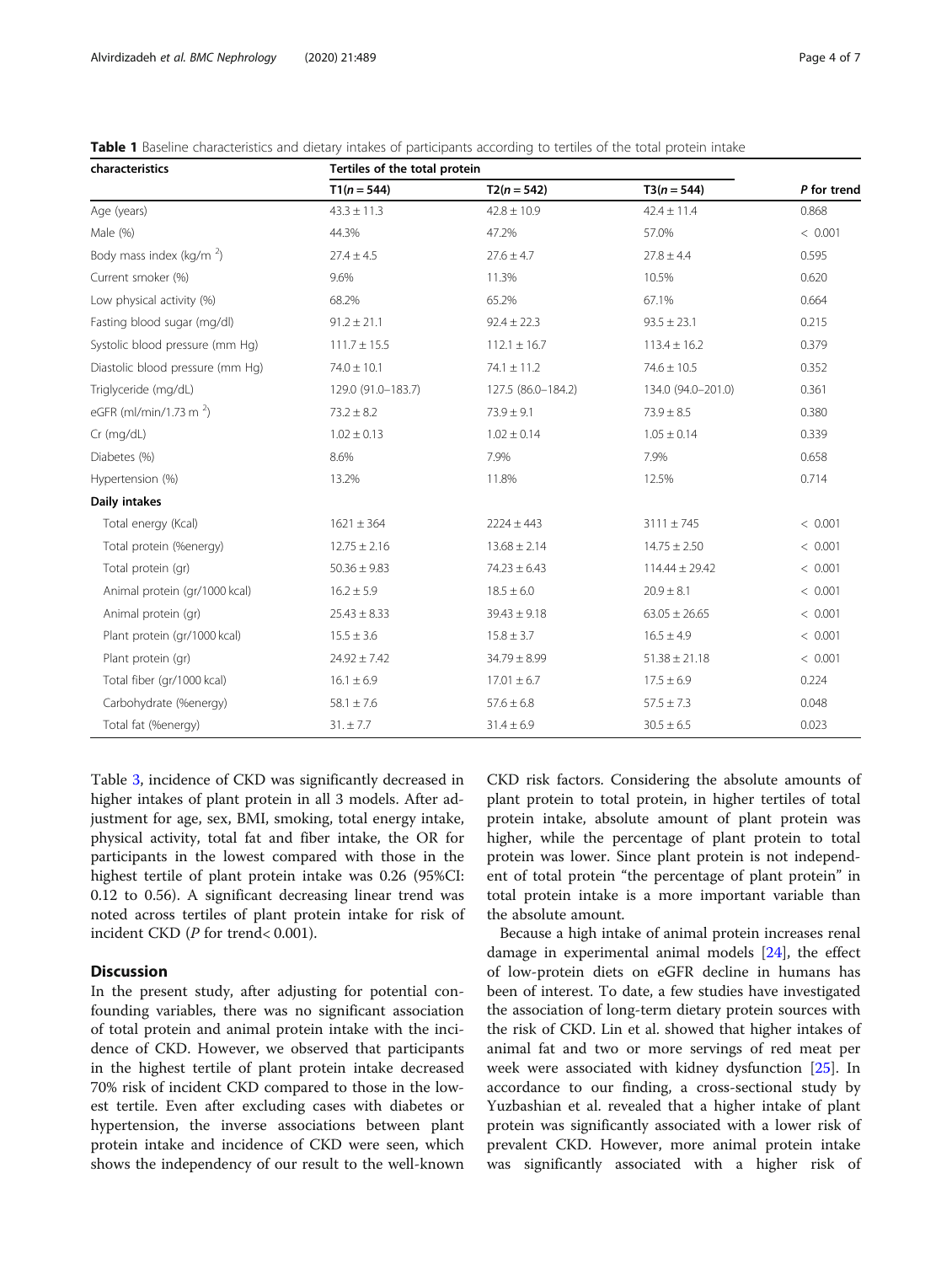#### <span id="page-4-0"></span>Table 2 Odds ratio (95% confidence intervals) of incident chronic kidney disease according to tertiles of dietary exposures

|                      | Tertiles of dietary intake |                        |                        |             |  |  |
|----------------------|----------------------------|------------------------|------------------------|-------------|--|--|
|                      | T1                         | T <sub>2</sub>         | T <sub>3</sub>         | P for trend |  |  |
| <b>Total Protein</b> | $n = 544(CKD = 82)$        | $n = 542(CKD = 66)$    | $n = 544(CKD = 71)$    |             |  |  |
| Model 1              | 1.00                       | $0.75(0.52 - 1.09)$    | $0.79(0.54 - 1.14)$    | 0.197       |  |  |
| Model 2              | 1.00                       | $0.67$ $(0.44 - 1.03)$ | $0.62$ $(0.34 - 1.12)$ | 0.090       |  |  |
| Model 3              | 1.00                       | $0.67$ $(0.44 - 1.02)$ | $0.59(0.32 - 1.07)$    | 0.066       |  |  |
| Model 4              | 1.00                       | $0.67$ $(0.44 - 1.02)$ | $0.59(0.32 - 1.08)$    | 0.071       |  |  |
| Model 5              | 1.00                       | $0.65(0.43 - 1.00)$    | $0.59(0.32 - 1.08)$    | 0.067       |  |  |
| Plant Protein        | $n = 543(CKD = 90)$        | $n = 544$ (CKD = 70)   | $n = 543$ (CKD = 59)   |             |  |  |
| Model 1              | 1.00                       | $0.80(0.56 - 1.14)$    | $0.61(0.42 - 0.90)$    | 0.012       |  |  |
| Model 2              | 1.00                       | $0.63$ $(0.42 - 0.94)$ | $0.41(0.23 - 0.71)$    | 0.001       |  |  |
| Model 3              | 1.00                       | $0.55(0.36 - 0.84)$    | $0.29(0.15 - 0.55)$    | < 0.001     |  |  |
| Model 4              | 1.00                       | $0.55(0.36 - 0.83)$    | $0.29(0.15 - 0.55)$    | < 0.001     |  |  |
| Model 5              | 1.00                       | $0.55(0.36 - 0.83)$    | $0.28(0.14 - 0.53)$    | < 0.001     |  |  |
| Animal protein       | $n = 544(CKD = 73)$        | $n = 542$ (CKD = 74)   | $n = 544$ (CKD = 72)   |             |  |  |
| Model 1              | 1.00                       | $0.95(0.66 - 1.37)$    | $0.91(0.62 - 1.32)$    | 0.626       |  |  |
| Model 2              | 1.00                       | $0.93(0.63 - 1.38)$    | $0.93(0.59 - 1.46)$    | 0.745       |  |  |
| Model 3              | 1.00                       | $0.94(0.64 - 1.38)$    | $0.91(0.57 - 1.44)$    | 0.686       |  |  |
| Model 4              | 1.00                       | $0.94(0.63 - 1.38)$    | $0.91(0.57 - 1.45)$    | 0.699       |  |  |
| Model 5              | 1.00                       | $0.94(0.63 - 1.38)$    | $0.91(0.57 - 1.44)$    | 0.681       |  |  |

 $\overline{P}$  for trend across tertiles calculated with the exposure modelled as a continuous variable

Model 2: adjusted for age, sex, smoking, total energy intake, physical activity, BMI

Model 3: additionally adjusted for total fiber intake and energy percent from fat

Model 4: additionally adjusted for diabetes mellitus and hypertension

Model 5: additionally adjusted for FBS and systolic BP instead of diabetes and hypertension

| Table 3 Odds ratio (95% confidence intervals) of incident chronic kidney disease according to tertiles of dietary exposures. (Diabetes |  |  |  |  |
|----------------------------------------------------------------------------------------------------------------------------------------|--|--|--|--|
| mellitus and hypertension cases were excluded)                                                                                         |  |  |  |  |

|                      | Tertiles of dietary intake |                        |                      |             |  |
|----------------------|----------------------------|------------------------|----------------------|-------------|--|
|                      | T1                         | T2                     | T3                   | P for trend |  |
| <b>Total Protein</b> | $n = 435(CKD = 60)$        | $n = 449$ (CKD = 54)   | $n = 450$ (CKD = 49) |             |  |
| Model 1              | 1.00                       | $0.83(0.55 - 1.26)$    | $0.72(0.46 - 1.11)$  | 0.137       |  |
| Model 2              | 1.00                       | $0.79(0.49 - 1.28)$    | $0.70(0.35 - 1.39)$  | 0.296       |  |
| Model 3              | 1.00                       | $0.79(0.49 - 1.27)$    | $0.67(0.33 - 1.35)$  | 0.254       |  |
| Plant Protein        | $n = 446$ (CKD = 73)       | $n = 451(CKD = 54)$    | $n = 437$ (CKD = 36) |             |  |
| Model 1              | 1.00                       | $0.76$ $(0.51 - 1.14)$ | $0.48(0.30 - 0.75)$  | 0.002       |  |
| Model 2              | 1.00                       | $0.63$ $(0.40 - 0.99)$ | $0.34(0.18 - 0.65)$  | 0.001       |  |
| Model 3              | 1.00                       | $0.57(0.35 - 0.91)$    | $0.26(0.12 - 0.56)$  | 0.001       |  |
| Animal protein       | $n = 439$ (CKD = 53)       | $n = 439$ (CKD = 57)   | $n = 456$ (CKD = 53) |             |  |
| Model 1              | 1.00                       | $1.00(0.65 - 1.52)$    | $0.89(0.58 - 1.38)$  | 0.630       |  |
| Model 2              | 1.00                       | $1.02(0.66 - 1.59)$    | $1.04(0.62 - 1.75)$  | 0.873       |  |
| Model 3              | 1.00                       | $1.01(0.65 - 1.58)$    | $0.98(0.57 - 1.67)$  | 0.965       |  |

P for trend across tertiles calculated with the exposure modelled as a continuous variable Model 1: crude

Model 2: adjusted for age, sex, smoking, total energy intake, physical activity, BMI

Model 3: additionally adjusted for total fiber intake and energy percent from fat

Model 1: crude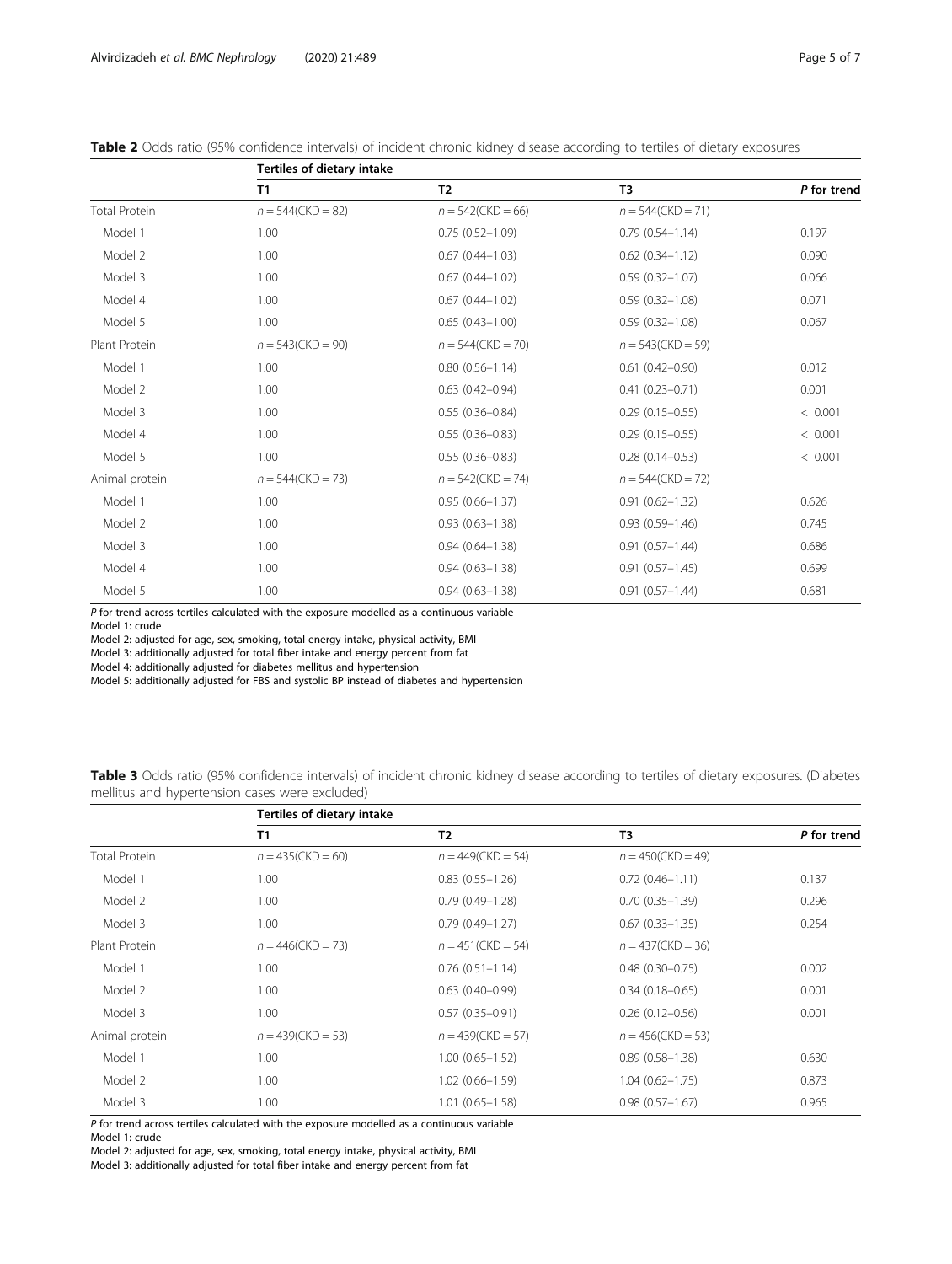developing CKD. They claimed that a 20-g increase in plant protein intake reduced the risk of developing CKD by 16% [[7\]](#page-6-0). In the current study, we did not find associations between either total or animal protein intake and incidence of CKD after adjusting for covariates. Compared with the previous investigations, our study has the advantage of a 6.1-year follow-up for eGFR changes.

Animal protein consumption is mostly associated with a high intake of saturated fatty acids and sodium from red meat and processed meats, which is linked with an unhealthy lifestyle [[7\]](#page-6-0). In our most recent study conducted on 4881 participants of the TLGS who were free of CKD, participants in the highest quartile of total red meat intake had 73% increased risk of incident CKD compared with those in the lowest quartile. Furthermore, the substitution of total red with plant-based sources of protein decreased risk of CKD [[12](#page-6-0)]. Haring et al. examined the relationship between dietary protein sources and risk for incident CKD in a prospective cohort study of 11,952 adults followed up for 23 years. They found that red and processed meat was adversely associated with CKD risk, while nuts and legumes were protective against the development of CKD [\[13](#page-6-0)].

Several potential mechanisms can explain the association of dietary plant protein with kidney function. Higher plant protein and lower animal protein intake lead to consumption of higher proportions of glutamic acid, proline, phenylalanine, cysteine and serine. This difference in amino acids could be the reason for the different effects of plant and animal protein on kidney function [[26\]](#page-6-0). It is reported that higher intakes of plant protein from gluten can reduce serum triacylglycerol, oxidized low-density lipoprotein (LDL) cholesterol and uric acid [[27\]](#page-6-0). In a similar study, significant decrease in LDL cholesterol, total serum cholesterol and triglycerides was reported in higher intakes of soy protein [\[28](#page-6-0)]. Plant protein may be helpful to lessen oxidizedlipoprotein–induced glomerular damage and progression of CKD by reducing these serum lipids levels [[29\]](#page-6-0). Plantbased sources of proteins are also rich in calcium, magnesium, potassium, and vitamin C, which were associated with lower dietary acid load and improvement in kidney function [\[30\]](#page-6-0). These explanations can support the findings of the current study.

One of the limitations of this study was whether the results are related to plant protein itself or to other factors associated with more plant-based diets that are hard to establish. On the other hand, because CKD is a multifactorial illness, many genetic and environmental factors are involved. In the present study, while considering some confounding factors, it was not possible to modify them all. As in most epidemiologic studies, another limitation is our definition of CKD, which was established from limited number of isolated creatinine

measurements. To confirm a chronic decrease in GFR, repeated measurements within 3 months are needed. Third, data on the proteinuria, uric acid, cystatin C, albumin, nephrotoxic medications and hospitalization of the participants were not considered. Fourth, the method which was used to measure creatinine was not calibrated by isotope dilution-mass spectrometry (IDMS) method. Another limitation of this study is that there is no data regarding the race of participants; thus, we could not be able to specify their proportions in our study.

#### Conclusion

In summary, the consumption of more plant protein instead of animal protein seems to have possible preventive effects on CKD incident. Furthermore, considering the lack of association between dietary total protein intake and incident CKD may highlight the importance of sources of protein rather than the quantity of consumed protein.

#### Abbreviations

BMI: Body Mass Index; BP: Blood Pressure; CIs: Confidence Intervals; CKD: Chronic Kidney Disease; CVs: Coefficients of Variation; FCT: Food Composition Table; FFQ: Food Frequency Questionaire; FPG: Fasting Plasma Glucose; GFR: Glumerolar Filtration Rate; IDMS: Isotope Dilution-Mass Spectrometry; LDL: Low-Density Lipoprotein; MAQ: Modifiable Activity Questionnaire; MDRD: Modification of Diet in Renal Disease; MET: Metabolic Equivalent Task; OR: Odds Ratio; SPSS: Statistical Package for the Social Sciences program; TGs: Triglycerides; TLGS: Tehran Lipid and Glucose Study; USDA FCT: The United States Department of Agriculture Food Composition Database

#### Acknowledgments

The authors appreciate to the participants in the Tehran Lipid and Glucose Study and the staff of the Research Institute for Endocrine Science, Tehran Lipid and Glucose Study Unit.

#### Authors' contributions

PM and FA supervised the project, critically revised the manuscript, and approved the final version of the manuscript to be submitted. SA designed research; SA and EY analyzed and interpreted the data; and SA and SE drafted the initial manuscript. All authors have read and approved the manuscript.

#### Funding

This work was funded by a grant from the Research Institute for Endocrine Sciences, Shahid Beheshti University of Medical Sciences, Tehran, Iran. The funders had no role in study design, data collection and analysis, decision to publish, or preparation of the manuscript. There was no additional external funding received for this study.

#### Availability of data and materials

The data set is the property of Research Institute for Endocrine Sciences (RIES) and is made available upon approval of the research proposal by the research council and the ethics committee.

#### Ethics approval and consent to participate

The study protocol was approved by the ethics committee of the Research Institute for Endocrine Sciences, Shahid Beheshti University of Medical Sciences, and informed written consent was obtained from all participants.

#### Consent for publication

Not applicable.